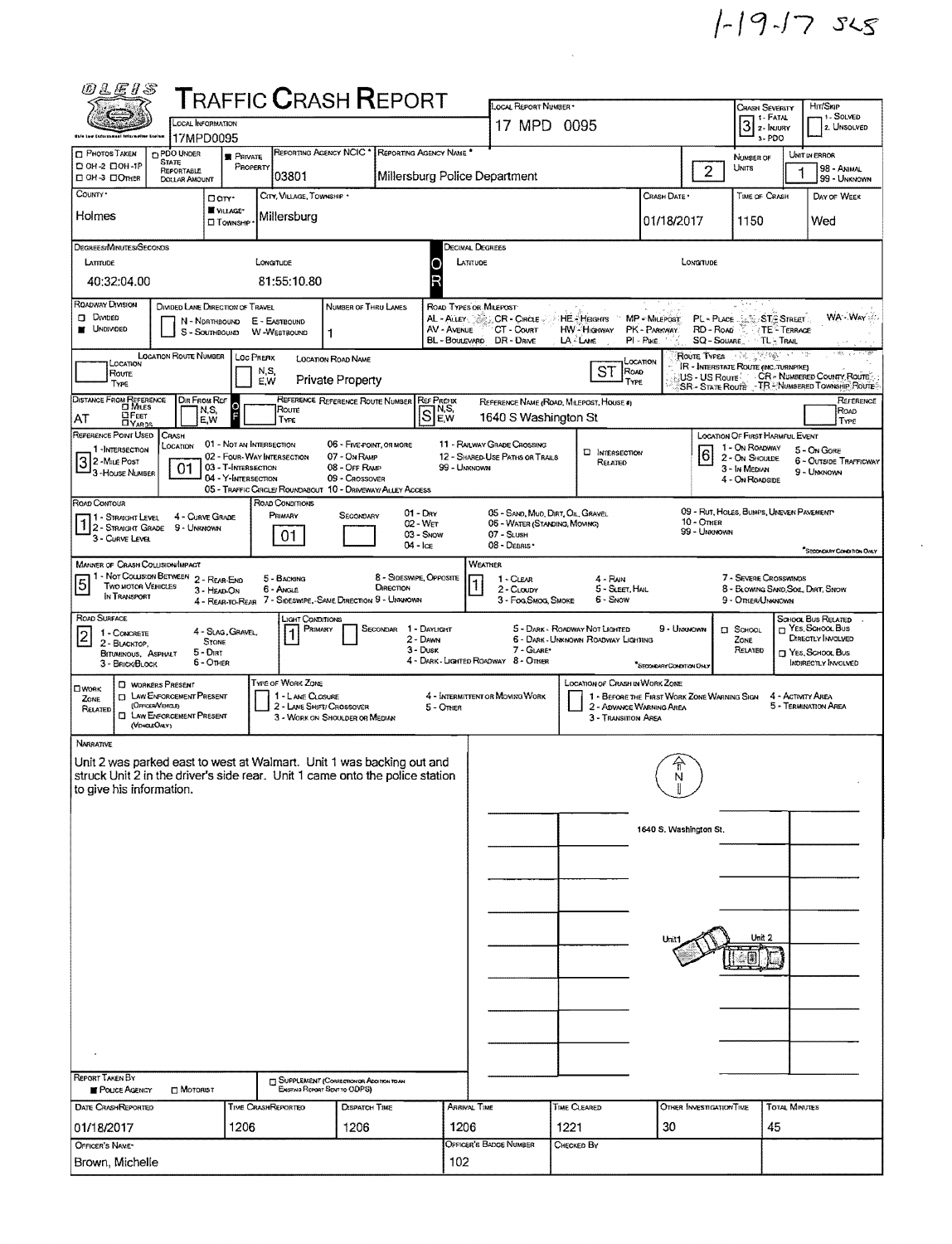| @LEIS                                                                                                                          |                                                | Jnit                                                                  |                                                         |                                                                                |  |                                                                                                                                                                                                |                                            |                                                                                                                  |                                     |                                  | <b>LOCAL REPORT NUMBER</b>                      |                                                        |                              |                                                                                                                              |  |  |  |  |
|--------------------------------------------------------------------------------------------------------------------------------|------------------------------------------------|-----------------------------------------------------------------------|---------------------------------------------------------|--------------------------------------------------------------------------------|--|------------------------------------------------------------------------------------------------------------------------------------------------------------------------------------------------|--------------------------------------------|------------------------------------------------------------------------------------------------------------------|-------------------------------------|----------------------------------|-------------------------------------------------|--------------------------------------------------------|------------------------------|------------------------------------------------------------------------------------------------------------------------------|--|--|--|--|
|                                                                                                                                |                                                |                                                                       |                                                         |                                                                                |  |                                                                                                                                                                                                |                                            |                                                                                                                  |                                     |                                  |                                                 | 17 MPD 0095                                            |                              |                                                                                                                              |  |  |  |  |
| <b>UNIT NUMBER</b>                                                                                                             |                                                | OWNER NAME: LAST, FIRST, MIDDLE ( C SAME AS DRIVER )                  |                                                         | OWNER PHONE NUMBER                                                             |  | <b>DAMAGE SCALE</b>                                                                                                                                                                            |                                            | <b>DAMAGE AREA</b>                                                                                               |                                     |                                  |                                                 |                                                        |                              |                                                                                                                              |  |  |  |  |
| Root, Donald, A                                                                                                                |                                                |                                                                       |                                                         |                                                                                |  |                                                                                                                                                                                                |                                            |                                                                                                                  |                                     |                                  | 330-674-1152                                    | $\overline{2}$                                         |                              | FRONT                                                                                                                        |  |  |  |  |
| OWNER ADDRESS: CITY, STATE, ZIP<br>SAME AS DRIVER )                                                                            |                                                |                                                                       |                                                         |                                                                                |  |                                                                                                                                                                                                |                                            |                                                                                                                  |                                     |                                  | □                                               |                                                        |                              |                                                                                                                              |  |  |  |  |
| 3787 CR 58, Millersburg, OH, 44654                                                                                             |                                                |                                                                       |                                                         |                                                                                |  |                                                                                                                                                                                                |                                            |                                                                                                                  |                                     |                                  |                                                 |                                                        | 1 - None<br>σ                |                                                                                                                              |  |  |  |  |
| LP STATE LICENSE PLATE NUMBER<br>VEHICLE IDENTIFICATION NUMBER                                                                 |                                                |                                                                       |                                                         |                                                                                |  |                                                                                                                                                                                                |                                            |                                                                                                                  |                                     |                                  |                                                 | 2 - Minon                                              |                              |                                                                                                                              |  |  |  |  |
| OН                                                                                                                             | AD80TE                                         |                                                                       |                                                         |                                                                                |  | 1B7HC16YX1S228221                                                                                                                                                                              |                                            |                                                                                                                  |                                     |                                  | 1.                                              | 3 - FUNCTIONAL                                         |                              | o<br>п                                                                                                                       |  |  |  |  |
| <b>VEHICLE YEAR</b>                                                                                                            | <b>VEHICLE MAKE</b>                            |                                                                       |                                                         |                                                                                |  | <b>VEHICLE MODEL</b>                                                                                                                                                                           |                                            |                                                                                                                  |                                     | <b>VEHICLE COLOR</b>             |                                                 |                                                        |                              |                                                                                                                              |  |  |  |  |
| 2001                                                                                                                           | Dodae                                          |                                                                       |                                                         |                                                                                |  | Ram Van B1500 - 15B                                                                                                                                                                            |                                            | <b>MAR</b>                                                                                                       |                                     |                                  | 4 - DISABLING                                   |                                                        | σ<br>้ต                      |                                                                                                                              |  |  |  |  |
| $P$ ROOF OF<br>INSURANCE<br><b>SHOWN</b>                                                                                       | INSURANCE COMPANY<br>State Farm                |                                                                       |                                                         |                                                                                |  | POLICY NUMBER<br>5781898D23351                                                                                                                                                                 |                                            | Towed By                                                                                                         |                                     |                                  |                                                 | 9 - UNKNOWN                                            | α                            |                                                                                                                              |  |  |  |  |
| CARRIER NAME, ADDRESS, CITY, STATE, ZIP                                                                                        |                                                |                                                                       |                                                         |                                                                                |  |                                                                                                                                                                                                |                                            |                                                                                                                  |                                     |                                  |                                                 |                                                        |                              | <b>FEAR</b><br><b>CARRIER PHONE</b>                                                                                          |  |  |  |  |
| US DOT                                                                                                                         |                                                | VEHICLE WEIGHT GVWR/GCWR                                              |                                                         |                                                                                |  | CARGO BODY TYPE                                                                                                                                                                                |                                            |                                                                                                                  |                                     |                                  | <b>TRAFFICWAY DESCRIPTION</b>                   |                                                        |                              |                                                                                                                              |  |  |  |  |
|                                                                                                                                |                                                |                                                                       |                                                         | 1 - LESS THAN OR EOUAL TO 10K LBS                                              |  | 01 - No CARGO BODY TYPE/NOT APPLICABL 09 - POLE<br>02 - Bus/VAN (9-15 SEATS, INC DRIVER) 10 - CARGO TANK                                                                                       |                                            |                                                                                                                  |                                     |                                  |                                                 | 1 - Two-Way, Not Divided                               |                              | I 2 - TWO-WAY, NOT DIVIDED, CONTINUOUS LEFT TURN LANE                                                                        |  |  |  |  |
| HM PLACARD ID NO.                                                                                                              |                                                |                                                                       | 2 - 10,001 To 26,000K LBS<br>3 - MORE THAN 26,000K LBS. |                                                                                |  | 03 - Bus (16+ Seats, Inc Driver)<br>04 - VEHICLE TOWING ANOTHER VEHICLE                                                                                                                        |                                            | 11 - FLAT BED<br>12 - Dump                                                                                       |                                     |                                  |                                                 |                                                        |                              | 3 - Two-Way Dimoed, Unprotected (Painted or Grass > FT.) Media                                                               |  |  |  |  |
|                                                                                                                                |                                                |                                                                       | <b>HAZARDOUS MATERIAL</b>                               |                                                                                |  | 05 - Logging<br>06 - INTERMODAL CONTAINER CHASIS                                                                                                                                               |                                            | 13 - CONCRETE MIXER<br>14 - AUTO TRANSPORTER                                                                     |                                     |                                  | 5 - ONE-WAY TRAFFICWAY                          | 4 - Two-Way, DMDED, POSITIVE MEDIANBARRIER             |                              |                                                                                                                              |  |  |  |  |
|                                                                                                                                | <b>HM CLASS</b><br><b>NUMBER</b>               | <b>CI RELATED</b>                                                     |                                                         |                                                                                |  | 07 - CARGO VAN ENCLOSED BOX<br>08 - GRAIN, CHIPS, GRAVEL                                                                                                                                       | 15 - GARBAGE /REFUSE<br>99 - OTHER/UNKNOWN |                                                                                                                  | <b>D</b> HIT / SKIP UNIT            |                                  |                                                 |                                                        |                              |                                                                                                                              |  |  |  |  |
| NON-MOTORIST LOCATION PRIOR TO IMPACT                                                                                          |                                                |                                                                       |                                                         | TYPE OF USE                                                                    |  | UNIT TYPE                                                                                                                                                                                      |                                            |                                                                                                                  |                                     |                                  |                                                 |                                                        |                              |                                                                                                                              |  |  |  |  |
|                                                                                                                                |                                                | 01 - INTERSECTION - MARKED CROSSWAL                                   |                                                         |                                                                                |  | 07                                                                                                                                                                                             |                                            |                                                                                                                  |                                     |                                  |                                                 |                                                        |                              | PASSENGER VEHICLES (LESS THAN 9 PASSENGERS MED/HEAVY TRUCKS OR COMBO UNITS > 10K LBS BUS/VAWLIMO(9 OR MORE INCLUDING DRIVER) |  |  |  |  |
|                                                                                                                                | 03 - INTERSECTION OTHER                        | 02 - INTERSECTION - NO CROSSWALK                                      |                                                         | 1 - PERSONAL                                                                   |  | 01 - Sub-COMPACT<br>02 - COMPACT                                                                                                                                                               |                                            |                                                                                                                  |                                     |                                  | 14 - SINGLE UNIT TRUCK; 3+ AXLES                |                                                        |                              | 13 - SINGLE UNIT TRUCK OR VAN 2AXLE, 6 TIRES 21 - BUS/VAN (9-15 SEATS, INC DRIVER)<br>22 - Bus (16+ Seats, Inc Draver)       |  |  |  |  |
|                                                                                                                                |                                                | 04 - MIDBLOCK - MARKED CROSSWALK<br>05 - TRAVEL LANE - OTHER LOCATION |                                                         | 2 - COMMERCIAL                                                                 |  | 99 - UNKNOWN 03 - MID SIZE<br>OR HIT/SKIP<br>04 - Full Size                                                                                                                                    |                                            |                                                                                                                  |                                     |                                  | 15 - SINGLE UNIT TRUCK / TRAILER                |                                                        | NON-MOTORIST                 |                                                                                                                              |  |  |  |  |
|                                                                                                                                | 06 - BICYCLE LANE<br>07 - SHOULDER/ROADSIDE    |                                                                       |                                                         | 3 - GOVERNMENT                                                                 |  | 23 - ANIMAL WITH RIDER<br>16 - TRUCK/TRACTOR (BOBTAIL)<br>05 - MINIVAN<br>24 - ANIMAL WITH BUGGY, WAGON, SURREY<br>17 - TRACTOR/SEMI-TRAILER<br>06 - Sport UTILITY VEHICLE                     |                                            |                                                                                                                  |                                     |                                  |                                                 |                                                        |                              |                                                                                                                              |  |  |  |  |
|                                                                                                                                | 08 - SIDEWALK                                  | 09 - MEDIAN CROSSING ISLAND                                           |                                                         | <b>TI IN EMERGENCY</b>                                                         |  | 25 - BICYCLE/PEDACYCLIST<br>18 - TRACTOR/DOUBLE<br>07 - Pickup<br><b>19 - TRACTOR/TRIPLES</b><br>26 - PEDESTRIAN SKATER<br>08 - VAN<br>20 - OTHER MED/HEAVY VEHICLE<br>27 - OTHER NON-MOTORIST |                                            |                                                                                                                  |                                     |                                  |                                                 |                                                        |                              |                                                                                                                              |  |  |  |  |
|                                                                                                                                | 10 - DRIVE WAY ACCESS                          | 11 - SHARED-USE PATH OR TRAIL                                         |                                                         | RESPONSE                                                                       |  | 09 - MOTORCYCLE<br>10 - MOTORIZED BICYCLE                                                                                                                                                      |                                            |                                                                                                                  |                                     |                                  |                                                 |                                                        |                              |                                                                                                                              |  |  |  |  |
|                                                                                                                                | 12 - NON-TRAFFICWAY AREA<br>99 - OTHER/UNKNOWN |                                                                       |                                                         |                                                                                |  | 11 - SNOWMOBILE/ATV<br>12 - OTHER PASSENGER VEHICLE                                                                                                                                            |                                            |                                                                                                                  |                                     |                                  | HAS HM PLACARD                                  |                                                        |                              |                                                                                                                              |  |  |  |  |
| SPECIAL FUNCTION 01 - NONE                                                                                                     |                                                |                                                                       |                                                         | 09 - AMBULANCE                                                                 |  | 17 - FARM VEHICLE                                                                                                                                                                              |                                            | <b>MOST DAMAGED AREA</b>                                                                                         |                                     |                                  |                                                 |                                                        |                              | Астюм                                                                                                                        |  |  |  |  |
| 02 - TAXI<br>$10 -$ FIRE<br>01<br>03 - RENTAL TRUCK (OVER 10K LBS)<br>11 - HIGHWAY/MAINTENANCE                                 |                                                |                                                                       |                                                         |                                                                                |  | 18 - FARM EQUIPMENT<br>19 - Мотовноме                                                                                                                                                          | 01 - None<br>02 - CENTER FRONT             |                                                                                                                  | 08 - LEFT SIDE<br>09 - LEFT FRONT   |                                  | 99 - UNKNOWN                                    | 1 - Non-Contact<br> 3 <br>2 - Non Counsion             |                              |                                                                                                                              |  |  |  |  |
|                                                                                                                                | 05 - Bus - Transit                             |                                                                       |                                                         | 04 - Bus - SCHOOL (PUBLIC OR PRIVATE) 12 - MILITARY<br>13 - Pouce              |  | 20 - Соцг Савт<br>21 - TRAIN                                                                                                                                                                   |                                            | 03 - RIGHT FRONT<br><b>IMPACT ARE 04 - RIGHT SIDE</b>                                                            |                                     |                                  | 10 - TOP AND WINDOWS<br>11 - UNDERCARRIAGE      |                                                        |                              | 3 - STRIKING<br>4 - Struck                                                                                                   |  |  |  |  |
| 22 - OTHER (EXPLANIN NARRATIVE)<br>06 - Bus - Charter<br>14 - Pusuc Unury<br>03<br>07 - Bus - Shurnu:<br>15 - OTHER GOVERNMENT |                                                |                                                                       |                                                         |                                                                                |  |                                                                                                                                                                                                |                                            |                                                                                                                  | 05 - Right Rear<br>06 - REAR CENTER |                                  | 12 - LOAD/TRAILER<br>13 - TOTAL (ALL AREAS)     |                                                        |                              | 5 - STRIKING/STRUCK<br>9 - UNKNOWN                                                                                           |  |  |  |  |
|                                                                                                                                | 08 - Bus - OTHER                               |                                                                       |                                                         | 16 - CONSTRUCTION EOIP.                                                        |  |                                                                                                                                                                                                |                                            | 07 - LEFT REAR                                                                                                   |                                     |                                  | 14 - OTHER                                      |                                                        |                              |                                                                                                                              |  |  |  |  |
| PRE-CRASH ACTIONS                                                                                                              | <b>MOTORIST</b>                                |                                                                       |                                                         |                                                                                |  |                                                                                                                                                                                                |                                            | NON-MOTORIST                                                                                                     |                                     |                                  |                                                 |                                                        |                              |                                                                                                                              |  |  |  |  |
| 02                                                                                                                             |                                                | 01 - STRAIGHT AHEAD                                                   |                                                         | 07 - MAKING U-TURN                                                             |  | 13 - Negotiating a Curve                                                                                                                                                                       |                                            |                                                                                                                  |                                     |                                  | 15 - ENTERING OR CROSSING SPECIFIED LOCATIO     |                                                        |                              | 21 - OTHER NON-MOTORIST ACTION                                                                                               |  |  |  |  |
| 99 - UNKNOWN                                                                                                                   |                                                | 02 - BACKING<br>03 - CHANGING LANES                                   |                                                         | 08 - ENTERING TRAFFIC LANE<br>09 - LEAVING TRAFFIC LANE                        |  | 14 - OTHER MOTORIST ACTIO                                                                                                                                                                      |                                            |                                                                                                                  | 17 WORKING                          |                                  | 16 - WALKING RUNNING, JOGGING, PLAYING, CYCLING |                                                        |                              |                                                                                                                              |  |  |  |  |
|                                                                                                                                |                                                | 04 - OVERTAKING/PASSING<br>05 - MAKING RIGHT TURN                     |                                                         | 10 - PARKED<br>11 - SLOWING OR STOPPED IN TRAFFIC                              |  |                                                                                                                                                                                                |                                            |                                                                                                                  | 18 - Pushing Vehicle                |                                  | 19 - APPROACHING OR LEAVING VEHICLE             |                                                        |                              |                                                                                                                              |  |  |  |  |
|                                                                                                                                |                                                | 06 - MAKING LEFT TURN                                                 |                                                         | 12 - DRIVERLESS                                                                |  |                                                                                                                                                                                                |                                            |                                                                                                                  | 20 - STANDING                       |                                  |                                                 |                                                        |                              |                                                                                                                              |  |  |  |  |
| CONTRIBUTING CIRCUMSTANCE<br>PRIMARY                                                                                           | Motorist                                       |                                                                       |                                                         |                                                                                |  |                                                                                                                                                                                                | NON-MOTORIST                               | <b>22 - NONE</b>                                                                                                 |                                     |                                  |                                                 | <b>VEHICLE DEFECTS</b>                                 | 01 - TURN SIGNALS            |                                                                                                                              |  |  |  |  |
| 11                                                                                                                             | 01 - None                                      | 02 - FALURE TO YIELD                                                  |                                                         | 11 - IMPROPER BACKING                                                          |  | 12 - IMPROPER START FROM PARKED POSITION                                                                                                                                                       | 23 - IMPROPER CROSSING                     |                                                                                                                  |                                     |                                  |                                                 | 02 - HEAD LAMPS<br>03 - TAIL LAMPS                     |                              |                                                                                                                              |  |  |  |  |
|                                                                                                                                |                                                | 03 - RAN RED LIGHT<br>04 - RAN STOP SIGN                              |                                                         |                                                                                |  | 13 - Stopped or PARKED ILLEGALLY<br>14 - OPERATING VEHICLE IN NEGLIGENT MANNER                                                                                                                 |                                            | 24 - DARTING<br>25 - LYING AND/OR LLEGALLY IN ROADWAY                                                            |                                     |                                  |                                                 |                                                        | 04 - BRAKES<br>05 - STEERING |                                                                                                                              |  |  |  |  |
| SECONDARY                                                                                                                      |                                                | 05 - Exceeded Speed Limit<br>06 - UNSAFE SPEED                        |                                                         |                                                                                |  | 15 - Swering to Avoid (Due to External Conditions)<br>16 - WRONG SIDE/WRONG WAY                                                                                                                |                                            | 26 - FALURE TO YIELD RIGHT OF WAY<br>27 - NOT VISIBLE (DARK CLOTHING)                                            |                                     |                                  |                                                 |                                                        | 06 - TIRE BLOWOUT            | 07 - WORN OR SLICK TIRES                                                                                                     |  |  |  |  |
|                                                                                                                                |                                                | 07 - IMPROPER TURN<br>08 - LEFT OF CENTER                             |                                                         | 17 - FALURE TO CONTROL<br>18 - VISION OBSTRUCTION                              |  |                                                                                                                                                                                                |                                            | 28 - INATTENTIVE<br>08 - TRAILER EOUIPMENT DEFECTIVE<br>29 - FAILURE TO OBEY TRAFFIC SIGNS<br>09 - MOTOR TROUBLE |                                     |                                  |                                                 |                                                        |                              |                                                                                                                              |  |  |  |  |
| 99 - UNKNOWN                                                                                                                   |                                                | 09 - FOLLOWED TOO CLOSELY/ACDA<br>10 - IMPROPER LANE CHANGE           |                                                         |                                                                                |  | 19 - OPERATING DEFECTIVE EQUIPMENT<br>20 - LOAD SHIFTING/FALLING/SPILLING                                                                                                                      |                                            | /SIGNALS/OFFICER<br>30 - WRONG SIDE OF THE ROAD                                                                  |                                     |                                  |                                                 |                                                        |                              | 10 - DISABLED FROM PRIOR ACCIDENT<br>11 - OTHER DEFECTS                                                                      |  |  |  |  |
|                                                                                                                                |                                                | <b>PASSING OFF ROAD</b>                                               |                                                         |                                                                                |  | 21 - OTHER IMPROPER ACTION                                                                                                                                                                     |                                            | 31 - OTHER NON-MOTORIST ACTION                                                                                   |                                     |                                  |                                                 |                                                        |                              |                                                                                                                              |  |  |  |  |
| <b>SEQUENCE OF EVENTS</b>                                                                                                      |                                                |                                                                       |                                                         |                                                                                |  | <b>NON-COLLISION EVENTS</b><br>01 - OVERTURN/ROLLOVER                                                                                                                                          |                                            | 06 - EQUIPMENT FAILURE                                                                                           |                                     |                                  |                                                 | 10 - Cross Median                                      |                              |                                                                                                                              |  |  |  |  |
| 21                                                                                                                             |                                                |                                                                       |                                                         |                                                                                |  | 02 - FIRE/EXPLOSION<br>03 - IMMERSION                                                                                                                                                          |                                            | 07 - SEPARATION OF UNITS                                                                                         |                                     | (BLOWN TIRE, BRAKE FAILURE, ETC) |                                                 | 11 - Cross Center Line<br>OPPOSITE DIRECTION OF TRAVEL |                              |                                                                                                                              |  |  |  |  |
| FIRST<br>HARMFUL <sup>1</sup>                                                                                                  | Harmful                                        | Most                                                                  |                                                         | 99 - UNKNOWN                                                                   |  | 04 - JACKKNIFE<br>05 - CARGO/EQUIPMENT LOSS OR SHIFT 09 - RAN OFF ROAD LEFT                                                                                                                    |                                            | 08 - RAN OFF ROAD RIGHT                                                                                          |                                     |                                  |                                                 | 12 - DOWNHILL RUNAWAY<br>13 - OTHER NDN-COLLISION      |                              |                                                                                                                              |  |  |  |  |
| Event                                                                                                                          | EVENT                                          |                                                                       |                                                         |                                                                                |  | COLUSION WITH FIXED, OBJECT                                                                                                                                                                    |                                            |                                                                                                                  |                                     |                                  |                                                 |                                                        |                              |                                                                                                                              |  |  |  |  |
| COLLISION WITH PERSON, VEHICLE OR OBJECT NOT FIXED<br>14 - PEDESTRIAN                                                          |                                                |                                                                       |                                                         | 21 - PARKED MOTOR VEHICLE                                                      |  | 25 - IMPACT ATTENUATOR/CRASH CUSHION33 - MEDIAN CABLE BARRIER<br>26 - BRIDGE OVERHEAD STRUCTURE                                                                                                |                                            | 34 - MEDIAN GUARDRAIL BARRIER                                                                                    |                                     |                                  |                                                 | 41 - OTHER POST, POLE<br>OR SUPPORT                    |                              | 48 - TREE<br>49 - FIRE HYDRANT                                                                                               |  |  |  |  |
| 15 - PEDALCYCLE<br>16 - RAILWAY VEHICLE (TRAIN, ENGINE)                                                                        |                                                |                                                                       |                                                         | 22 - WORK ZONE MAINTENANCE EQUIPMENT<br>23 - STRUCK BY FALLING, SHIFTING CARGO |  | 27 - BRIDGE PIER OR ABUTMENT<br>28 - BRIDGE PARAPET                                                                                                                                            |                                            | 35 - MEDIAN CONCRETE BARRIER<br>36 - MEDIAN OTHER BARRIER                                                        |                                     |                                  | 42 - CULVERT<br>43 - Cure                       |                                                        |                              | 50 - WORK ZONE MAINTENANCE<br>EQUIPMENT                                                                                      |  |  |  |  |
| 17 - Animal - Farm<br>18 - ANIMAL - DEER                                                                                       |                                                |                                                                       | <b>MOTOR VEHICLE</b>                                    | OR ANYTHING SET IN MOTION BY A                                                 |  | 29 - BRIDGE RAIL<br>30 - GUARDRAIL FACE                                                                                                                                                        |                                            | 37 - TRAFFIC SIGN POST<br>38 - Overhead Sign Post                                                                |                                     |                                  | 44 - Олтон                                      | 45 - EMBANKMENT                                        |                              | 51 - WALL BUILDING, TUNNEL<br>52 - OTHER FIXED OBJECT                                                                        |  |  |  |  |
| 19 - ANIMAL - OTHER<br>20 - MOTOR VEHICLE IN TRANSPORT                                                                         |                                                |                                                                       |                                                         | 24 - OTHER MOVABLE OBJECT                                                      |  | 31 - GUARDRAILEND<br>32 - PORTABLE BARRIER                                                                                                                                                     |                                            | 39 - LIGHT/LUMINARIES SUPPORT<br>40 - Unury Pous                                                                 |                                     |                                  | 46 - FENCE<br>47 MAILBOX                        |                                                        |                              |                                                                                                                              |  |  |  |  |
| Unit Speed                                                                                                                     |                                                | POSTED SPEED                                                          | TRAFFIC CONTROL                                         |                                                                                |  |                                                                                                                                                                                                |                                            |                                                                                                                  |                                     | UNIT DIRECTION                   |                                                 |                                                        |                              |                                                                                                                              |  |  |  |  |
| 5                                                                                                                              | 15                                             |                                                                       | 12                                                      | 01 - No Controls                                                               |  | 07 - RAILROAD CROSSBUCKS                                                                                                                                                                       |                                            | 13 - Crosswalk Lines                                                                                             |                                     | FROM                             | То<br>3<br>4                                    | 1 - North<br>$2 -$ South                               |                              | 9 - UNKNOWN<br>5 - Northeast<br>6 - Northwest                                                                                |  |  |  |  |
|                                                                                                                                |                                                |                                                                       |                                                         | 02 - S TOP SIGN<br>03 - YIELD SIGN                                             |  | 08 - RAILROAD FLASHERS<br>09 - RALROAD GATES                                                                                                                                                   | 15 - О тнев                                | 14 - WAUK/DON'T WALK                                                                                             |                                     |                                  |                                                 | 3 - East<br>4 - West                                   |                              | 7 - SOUTHEAST<br>8 - Southwest                                                                                               |  |  |  |  |
| <b>CI STATED</b>                                                                                                               |                                                |                                                                       |                                                         | 04 - TRAFFIC SIGNAL<br>05 - TRAFFIC FLASHERS                                   |  | 10 - Costruction Barricade<br>11 - PERSON (FLAGGER, OFFICER                                                                                                                                    | 16 - Not Reported                          |                                                                                                                  |                                     |                                  |                                                 |                                                        |                              |                                                                                                                              |  |  |  |  |
| <b>E</b> stimated                                                                                                              |                                                |                                                                       |                                                         | 06 - SCHOOL ZONE                                                               |  | <b>12 - PAVEMENT MARKINGS</b>                                                                                                                                                                  |                                            |                                                                                                                  |                                     |                                  |                                                 |                                                        |                              |                                                                                                                              |  |  |  |  |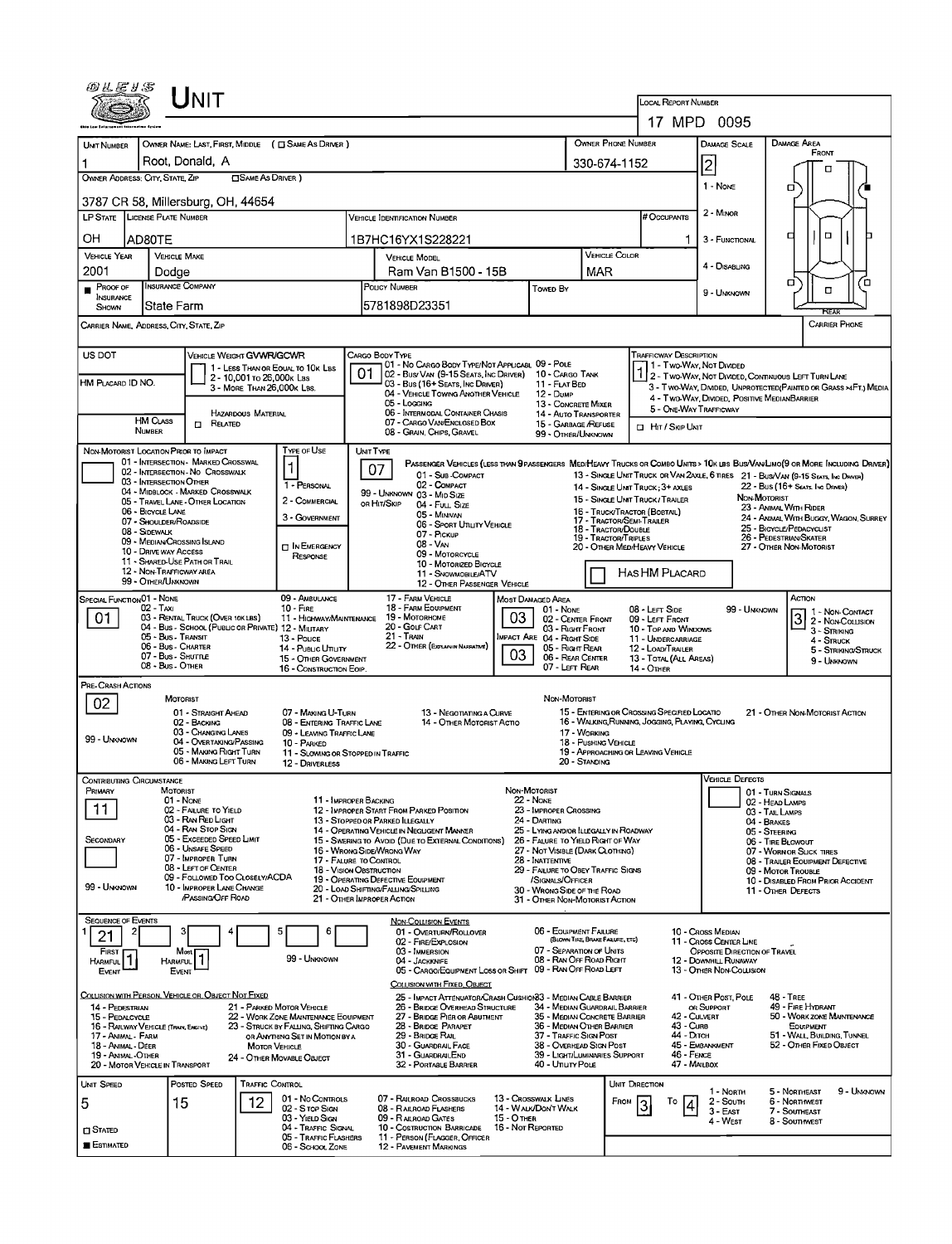|                                         | JNIT                                                                                    |                                                                                                             |                                                            |                                                                                                                                |                                                                            |                                                                                            |                                                                                                                                      |                                                                                                                        |                                                                                                                  |                                                                                     |                                                       |  |  |  |  |
|-----------------------------------------|-----------------------------------------------------------------------------------------|-------------------------------------------------------------------------------------------------------------|------------------------------------------------------------|--------------------------------------------------------------------------------------------------------------------------------|----------------------------------------------------------------------------|--------------------------------------------------------------------------------------------|--------------------------------------------------------------------------------------------------------------------------------------|------------------------------------------------------------------------------------------------------------------------|------------------------------------------------------------------------------------------------------------------|-------------------------------------------------------------------------------------|-------------------------------------------------------|--|--|--|--|
|                                         |                                                                                         |                                                                                                             |                                                            |                                                                                                                                |                                                                            |                                                                                            |                                                                                                                                      | LOCAL REPORT NUMBER                                                                                                    | 17 MPD 0095                                                                                                      |                                                                                     |                                                       |  |  |  |  |
|                                         |                                                                                         |                                                                                                             |                                                            |                                                                                                                                |                                                                            |                                                                                            |                                                                                                                                      |                                                                                                                        |                                                                                                                  |                                                                                     |                                                       |  |  |  |  |
| UNIT NUMBER                             | Yoder, Robert, G                                                                        | OWNER NAME: LAST, FIRST, MIDDLE ( E) SAME AS DRIVER )                                                       |                                                            |                                                                                                                                |                                                                            |                                                                                            | OWNER PHONE NUMBER                                                                                                                   |                                                                                                                        | DAMAGE SCALE                                                                                                     | <b>DAMAGE AREA</b>                                                                  | FRONT                                                 |  |  |  |  |
| 2                                       | OWNER ADDRESS: CITY, STATE, ZIP                                                         | <b>CISAME AS DRIVER</b> )                                                                                   |                                                            |                                                                                                                                |                                                                            |                                                                                            | 330-231-0208                                                                                                                         |                                                                                                                        | 2                                                                                                                |                                                                                     | п                                                     |  |  |  |  |
|                                         | 6864 TR 569, Millersburg, OH, 44654                                                     |                                                                                                             |                                                            |                                                                                                                                |                                                                            |                                                                                            |                                                                                                                                      |                                                                                                                        | 1 - Nove                                                                                                         | σ                                                                                   |                                                       |  |  |  |  |
|                                         | LP STATE   LICENSE PLATE NUMBER                                                         |                                                                                                             |                                                            | VEHICLE IDENTIFICATION NUMBER                                                                                                  |                                                                            |                                                                                            |                                                                                                                                      | <b>#OccuPANTS</b>                                                                                                      | 2 - Minor                                                                                                        |                                                                                     |                                                       |  |  |  |  |
| OН                                      | EYY8935                                                                                 |                                                                                                             |                                                            | 2CNFLNEY7A6266455                                                                                                              |                                                                            |                                                                                            |                                                                                                                                      | 0                                                                                                                      | 3 - FUNCTIONAL                                                                                                   | □                                                                                   | $\Box$                                                |  |  |  |  |
| <b>VEHICLE YEAR</b>                     | <b>VEHICLE MAKE</b>                                                                     |                                                                                                             |                                                            | VEHICLE MODEL                                                                                                                  |                                                                            |                                                                                            | VEHICLE COLOR                                                                                                                        |                                                                                                                        | 4 - DISABLING                                                                                                    |                                                                                     |                                                       |  |  |  |  |
| 2010<br>$P$ ROOF OF                     | Chevrolet<br><b>INSURANCE COMPANY</b>                                                   |                                                                                                             |                                                            | Trailblazer<br>POUCY NUMBER                                                                                                    |                                                                            |                                                                                            | GRY                                                                                                                                  |                                                                                                                        |                                                                                                                  | ĸ                                                                                   | ′0                                                    |  |  |  |  |
| <b>INSURANCE</b><br>SHOWN               | Progressive                                                                             |                                                                                                             |                                                            | 910248796                                                                                                                      |                                                                            | Toweo By                                                                                   |                                                                                                                                      |                                                                                                                        | 9 - Usinoows                                                                                                     |                                                                                     | $\Box$<br>RFAI                                        |  |  |  |  |
|                                         | CARRIER NAME, ADDRESS, CITY, STATE, ZIP                                                 |                                                                                                             |                                                            |                                                                                                                                |                                                                            |                                                                                            |                                                                                                                                      |                                                                                                                        |                                                                                                                  |                                                                                     | <b>CARRIER PHONE</b>                                  |  |  |  |  |
| US DOT                                  |                                                                                         | VEHICLE WEIGHT GVWR/GCWR                                                                                    | CARGO BODY TYPE                                            |                                                                                                                                |                                                                            |                                                                                            |                                                                                                                                      | Trafficway Description                                                                                                 |                                                                                                                  |                                                                                     |                                                       |  |  |  |  |
| HM PLACARD ID NO.                       |                                                                                         | 1 - LESS THAN OR EQUAL TO 10K LBS<br>2 - 10,001 το 26,000 k Las                                             | 01                                                         | 01 - No CARGO BODY TYPE/NOT APPLICABL 09 - POLE<br>02 - Busi Van (9-15 Seats, Inc Driver) 10 - Cargo Tank                      |                                                                            |                                                                                            |                                                                                                                                      |                                                                                                                        |                                                                                                                  | 1 - T WO-WAY, NOT DIVIDED<br>1 2 - T WO-WAY, NOT DIVIDED, CONTINUOUS LEFT TURN LANE |                                                       |  |  |  |  |
|                                         |                                                                                         | 3 - MORE THAN 26,000K LBS.                                                                                  |                                                            | 03 - Bus (16+ Seats, Inc Driver)<br>04 - VEHICLE TOWING ANOTHER VEHICLE<br>05 - Logging                                        |                                                                            | 11 - FLAT BED<br>12 - Duite                                                                |                                                                                                                                      |                                                                                                                        | 3 - Two-WAY, DIVIDEO, UNFROTECTED (PAINTED OR GRASS >4FT.) MEDIA<br>4 - Two-Way, DIVIOEO, POSITIVE MEDIANBARRIER |                                                                                     |                                                       |  |  |  |  |
|                                         | HM CLASS<br>$\Box$ Related                                                              | HAZARDOUS MATERIAL                                                                                          |                                                            | 06 - INTERMODAL CONTAINER CHASIS<br>07 - CARGO VAN ENCLOSED BOX                                                                |                                                                            | 13 - CONCRETE MIXER<br>14 - AUTO TRANSPORTER<br>15 - GARRAGE /REFUSE                       |                                                                                                                                      |                                                                                                                        | 5 - ONE-WAY TRAFFICWAY                                                                                           |                                                                                     |                                                       |  |  |  |  |
|                                         | NUMBER                                                                                  |                                                                                                             |                                                            | 08 - GRAIN, CHIPS, GRAVEL                                                                                                      |                                                                            | 99 - OTHER/UNKNOWN                                                                         |                                                                                                                                      | $\Box$ HIT / SKIP UNIT                                                                                                 |                                                                                                                  |                                                                                     |                                                       |  |  |  |  |
|                                         | NON-MOTORIST LOCATION PRIOR TO IMPACT<br>01 - INTERSECTION - MARKED CROSSWAL            | Type or Use                                                                                                 | UNT TYPE                                                   | PASSENGER VEHICLES (LESS THAN 9 PASSENGERS MEDIMEANY TRUCKS OR COMBO UNITS > 1 OK LES BUS/VAN/LIMO(9 OR MORE INCLUDING DRIVER) |                                                                            |                                                                                            |                                                                                                                                      |                                                                                                                        |                                                                                                                  |                                                                                     |                                                       |  |  |  |  |
|                                         | 02 - INTERSECTION - NO CROSSWALK<br>03 - INTERSECTION OTHER                             | 1 - PERSONAL                                                                                                | 06                                                         | 01 - Sub-COMPACT<br>02 - COMPACT                                                                                               |                                                                            |                                                                                            |                                                                                                                                      | 13 - SINGLE UNIT TRUCK OR VAN ZAXLE, 6 TIRES 21 - BUS/VAN (9-15 SEATS, INC DRIVER)<br>14 - SINGLE UNIT TRUCK: 3+ AXLES |                                                                                                                  | 22 - Bus (16+ Seats, Inc Driver)                                                    |                                                       |  |  |  |  |
|                                         | 04 - MIDBLOCK - MARKED CROSSWALK<br>05 - TRAVEL LANE - OTHER LOCATION                   | 2 - COMMERCIAL                                                                                              | on Hit/Skip                                                | 99 - UNKNOWN 03 - MID SIZE<br>04 - FULL SIZE                                                                                   |                                                                            |                                                                                            |                                                                                                                                      | 15 - SINGLE UNIT TRUCK / TRAILER                                                                                       |                                                                                                                  | NON-MOTORIST<br>23 - ANIMAL WITH RIDER                                              |                                                       |  |  |  |  |
|                                         | 06 - BICYCLE LANE<br>07 - SHOULDER/ROADSIDE                                             | 3 - GOVERNMENT                                                                                              |                                                            | 05 - MINIVAN<br>06 - Sport Utiuty Vehicle                                                                                      |                                                                            |                                                                                            | 18 - TRACTOR/DOUBLE'                                                                                                                 | 16 - TRUCK/TRACTOR (BOBTAIL)<br>17 - TRACTOR/SEMI-TRAILER                                                              |                                                                                                                  |                                                                                     | 24 - ANIMAL WITH BUGGY, WAGON, SURREY                 |  |  |  |  |
|                                         | 08 - Sidewalk<br>09 - MEDIAN CROSSING SLAND                                             | <b>DINEMERGENCY</b>                                                                                         |                                                            | 07 - Pickup<br>08 - VAN                                                                                                        |                                                                            |                                                                                            | 25 - BICYCLE/PEDACYCUST<br>26 - PEDESTRIAN SKATER<br>19 - Tractor/Triples<br>20 - OTHER MEDIHEAVY VEHICLE<br>27 - OTHER NON-MOTORIST |                                                                                                                        |                                                                                                                  |                                                                                     |                                                       |  |  |  |  |
|                                         | 10 - Drive way Access<br>11 - SHARED-USE PATH OR TRAIL                                  | RESPONSE                                                                                                    |                                                            | 09 - MOTORCYCLE<br>10 - MOTORIZED BICYCLE                                                                                      |                                                                            |                                                                                            |                                                                                                                                      |                                                                                                                        |                                                                                                                  |                                                                                     |                                                       |  |  |  |  |
|                                         | 12 - NON-TRAFFICWAY AREA<br>99 - Other/Unknown                                          |                                                                                                             |                                                            | 11 - SNOWMOBILEJATV<br>12 - OTHER PASSENGER VEHICLE                                                                            |                                                                            |                                                                                            |                                                                                                                                      | HASHM PLACARD                                                                                                          |                                                                                                                  |                                                                                     |                                                       |  |  |  |  |
| SPECIAL FUNCTION 01 - NOME              | $02 - TAN$                                                                              | 09 - AMBULANCE<br>$10 -$ Fire                                                                               |                                                            | 17 - FARM VEHICLE<br>18 - FARM EQUIPMENT                                                                                       |                                                                            | MOST DAMAGED AREA<br>01 - None                                                             |                                                                                                                                      | 08 - LEFT SIDE                                                                                                         |                                                                                                                  | ACTION<br>99 - UNKNOWN                                                              | 1 - Non-Contact                                       |  |  |  |  |
| 01                                      | 03 - RENTAL TRUCK (OVER 10K LBS)<br>04 - Bus - SCHOOL (PUBLIC OR PRIVATE) 12 - MILITARY | 11 - HIGHWAY/MAINTENANCE.                                                                                   |                                                            | 19 MOTORHOME<br>20 - Golf CART                                                                                                 | 05                                                                         | 02 - CENTER FRONT<br>03 - Right Front                                                      |                                                                                                                                      | 09 - LEFT FRONT<br>10 - TOP AND WINDOWS                                                                                |                                                                                                                  |                                                                                     | 2 - Non-Counsion<br>3 - Struking                      |  |  |  |  |
|                                         | 05 - Bus - Transit<br>06 - Bus - Charter                                                | 13 - Pouce<br>14 - Pusuc Unury                                                                              |                                                            | $21 -$ TRAIN<br>22 - OTHER (EXPLANDI NARRATIVE)                                                                                |                                                                            | IMPACT ARE 04 - RIGHT SIDE<br>05 - Right REAR                                              |                                                                                                                                      | 11 - UNDERCARRIAGE<br>12 - LOAD/TRAILER                                                                                |                                                                                                                  |                                                                                     | 4 - STRUCK<br>5 - STRIKING/STRUCK                     |  |  |  |  |
|                                         | 07 - Bus - Shuttle<br>08 - Bus - Other                                                  | 15 - OTHER GOVERNMENT<br>16 - CONSTRUCTION EOIP.                                                            |                                                            |                                                                                                                                | 05                                                                         | 06 - REAR CENTER<br>07 - LEFT REAR                                                         |                                                                                                                                      | 13 - TOTAL (ALL AREAS)<br>14 - OTHER                                                                                   |                                                                                                                  |                                                                                     | 9 - UNKNOWN                                           |  |  |  |  |
| PRE-CRASH ACTIONS                       |                                                                                         |                                                                                                             |                                                            |                                                                                                                                |                                                                            |                                                                                            |                                                                                                                                      |                                                                                                                        |                                                                                                                  |                                                                                     |                                                       |  |  |  |  |
| 10                                      | MOTORIST<br>01 - STRAIGHT AHEAD                                                         | 07 - MAKING U-TURN                                                                                          |                                                            | 13 - NEGOTIATING A CURVE                                                                                                       |                                                                            | NON-MOTORIST                                                                               |                                                                                                                                      | 15 - ENTERING OR CROSSING SPECIFIED LOCATIO                                                                            |                                                                                                                  |                                                                                     | 21 - OTHER NON-MOTORIST ACTION                        |  |  |  |  |
|                                         | 02 - BACKING<br>03 - CHANGING LANES                                                     | 08 - ENTERING TRAFFIC LANE<br>09 - LEAVING TRAFFIC LANE                                                     |                                                            | 14 - OTHER MOTORIST ACTIO                                                                                                      |                                                                            |                                                                                            | 17 - WORKING                                                                                                                         | 16 - WALKING RUNNING, JOGGING, PLAYING, CYCLING                                                                        |                                                                                                                  |                                                                                     |                                                       |  |  |  |  |
| 99 - UNKNOWN                            | 04 - OVERTAKING/PASSING<br>05 - MAKING RIGHT TURN                                       | 10 - PARKED                                                                                                 | 18 - PUSHING VEHICLE<br>11 - SLOWING OR STOPPED IN TRAFFIC |                                                                                                                                |                                                                            |                                                                                            |                                                                                                                                      | 19 - APPROACHING OR LEAVING VEHICLE                                                                                    |                                                                                                                  |                                                                                     |                                                       |  |  |  |  |
|                                         | 06 - MAKING LEFT TURN                                                                   | 12 - DRIVERLESS                                                                                             |                                                            |                                                                                                                                |                                                                            |                                                                                            | 20 - Standing                                                                                                                        |                                                                                                                        |                                                                                                                  |                                                                                     |                                                       |  |  |  |  |
| Contributing Circumstance<br>PRIMARY    | MOTORIST                                                                                |                                                                                                             |                                                            |                                                                                                                                | NON MOTORIST                                                               |                                                                                            |                                                                                                                                      |                                                                                                                        | VEHICLE DEFECTS                                                                                                  | 01 - TURN SIGNALS                                                                   |                                                       |  |  |  |  |
| 01                                      | $01 - None$<br>02 - FAILURE TO YIELD<br>03 - RAN REO LIGHT                              |                                                                                                             | 11 - IMPROPER BACKING                                      | 12 - IMPROPER START FROM PARKED POSITION                                                                                       |                                                                            | 22 - Nove<br>23 - IMPROPER CROSSING                                                        |                                                                                                                                      |                                                                                                                        |                                                                                                                  | 02 - HEAD LAMPS<br>03 - TAIL LAMPS                                                  |                                                       |  |  |  |  |
|                                         | 04 - RAN STOP SIGN<br>05 - Exceeped Speed Limit                                         |                                                                                                             |                                                            | 13 - STOPPED OR PARKED IN EGALLY<br>14 - OPERATING VEHICLE IN NEGLIGENT MANNER                                                 |                                                                            | 24 - DARTING<br>25 - LYING AND/OR ILLEGALLY IN ROADWAY                                     |                                                                                                                                      |                                                                                                                        |                                                                                                                  | 04 - BRAKES<br><b>05 - STEERING</b>                                                 |                                                       |  |  |  |  |
| SECONDARY                               | 06 - UNSAFE SPEED<br>07 - IMPROPER TURN                                                 |                                                                                                             | 16 - WRONG SIDE/WRONG WAY                                  | 15 - Swering to Avoid (Due to External Conditions)                                                                             |                                                                            | 26 - FALURE TO YIELD RIGHT OF WAY<br>27 - NOT VISIBLE (DARK CLOTHING)                      |                                                                                                                                      | 06 - TIRE BLOWOUT<br>07 - WORN OR SLICK TIRES                                                                          |                                                                                                                  |                                                                                     |                                                       |  |  |  |  |
|                                         | 08 - LEFT OF CENTER<br>09 - Followed Too Closelv/ACDA                                   |                                                                                                             | 17 - FALURE TO CONTROL<br>18 - Vision Obstruction          | 19 - OPERATING DEFECTIVE EQUIPMENT                                                                                             | 28 - Inattentive<br>29 - FAILURE TO OBEY TRAFFIC SIGNS<br>/SIGNALS/OFFICER |                                                                                            | 08 - TRAILER EQUIPMENT DEFECTIVE<br>09 - MOTOR TROUBLE                                                                               |                                                                                                                        |                                                                                                                  |                                                                                     |                                                       |  |  |  |  |
| 99 - UNKNOWN                            | 10 - IMPROPER LANE CHANGE<br>PASSING OFF ROAD                                           |                                                                                                             | 21 - OTHER IMPROPER ACTION                                 | 20 - LOAD SHIFTING/FALLING/SPILLING                                                                                            |                                                                            | 30 - WRONG SIDE OF THE ROAD<br>31 - OTHER NON-MOTORIST ACTION                              |                                                                                                                                      |                                                                                                                        |                                                                                                                  | 11 - Other Defects                                                                  | 10 - Disabled From Prior Accident                     |  |  |  |  |
| SEQUENCE OF EVENTS                      |                                                                                         |                                                                                                             |                                                            | <b>NON-COLLISION EVENTS</b>                                                                                                    |                                                                            |                                                                                            |                                                                                                                                      |                                                                                                                        |                                                                                                                  |                                                                                     |                                                       |  |  |  |  |
| 20                                      | з                                                                                       | 6<br>5                                                                                                      |                                                            | 01 - OVERTURN/ROLLOVER<br>02 - FIRE/EXPLOSION                                                                                  |                                                                            | 06 - EQUIPMENT FALURE                                                                      | (BLOWN TIRE, BRAKE FALURE, ETC)                                                                                                      |                                                                                                                        | 10 - Cross Median<br>11 - Cross CENTER LINE                                                                      |                                                                                     |                                                       |  |  |  |  |
| FIRST<br>HARMFUL <sup>1</sup>           | Most<br>1<br>HARMFUL                                                                    | 99 - UNKNOWN                                                                                                |                                                            | 03 - IMMERSION<br>04 - JACKKNIFE                                                                                               |                                                                            | 07 - Separation of Units<br>08 - RAN OFF ROAD RIGHT                                        |                                                                                                                                      |                                                                                                                        | OPPOSITE DIRECTION OF TRAVEL<br>12 - DOWNHILL RUNAWAY                                                            |                                                                                     |                                                       |  |  |  |  |
| Event                                   | <b>EVENT</b>                                                                            |                                                                                                             |                                                            | 05 - CARGO/EQUIPMENT LOSS OR SHIFT 09 - RAN OFF ROAD LEFT<br>COLLISION WITH FIXED, OBJECT                                      |                                                                            |                                                                                            |                                                                                                                                      |                                                                                                                        | 13 - OTHER NON-COLLISION                                                                                         |                                                                                     |                                                       |  |  |  |  |
|                                         | COLLISION WITH PERSON, VEHICLE OR OBJECT NOT FIXED                                      |                                                                                                             |                                                            | 25 - IMPACT ATTENUATOR/CRASH CUSHION33 - MEDIAN CABLE BARRIER                                                                  |                                                                            |                                                                                            |                                                                                                                                      |                                                                                                                        | 41 - OTHER POST, POLE                                                                                            | <b>48 - TREE</b>                                                                    |                                                       |  |  |  |  |
| 14 - PEOESTRIAN<br>15 - PEDALCYCLE      | 16 - RAILWAY VEHICLE (TRAIN, ENGINE)                                                    | 21 - PARKEO MOTOR VEHICLE<br>22 - WORK ZONE MAINTENANCE EQUIPMENT<br>23 - STRUCK BY FALLING, SHIFTING CARGO |                                                            | 26 - BRIDGE OVERHEAD STRUCTURE<br>27 - BRIDGE PIER OR ABUTMENT<br>28 - BRIDGE PARAPET                                          |                                                                            | 34 - MEDIAN GUARDRAIL BARRIER<br>35 - Median Concrete Barrier<br>36 - MEDIAN OTHER BARRIER |                                                                                                                                      | 43 - Curb                                                                                                              | on Support<br>42 - CULVERT                                                                                       | 49 - FIRE HYDRANT                                                                   | 50 - WORK ZONE MAINTENANCE<br>EQUIPMENT               |  |  |  |  |
| 17 - ANNAL - FARM<br>18 - ANIMAL - DEER |                                                                                         | OR ANYTHING SET IN MOTION BY A<br><b>MOTOR VEHICLE</b>                                                      |                                                            | 29 - Bridge Rail<br>30 - GUARDRAIL FACE                                                                                        |                                                                            | 37 - TRAFFIC SIGN POST<br>38 - Overhead Sign Post                                          |                                                                                                                                      | 44 - Ditch                                                                                                             | 45 - EMBANKMENT                                                                                                  |                                                                                     | 51 - WALL BUILDING, TUNNEL<br>52 - OTHER FIXED OBJECT |  |  |  |  |
| 19 - Animal - Other                     | 20 - MOTOR VEHICLE IN TRANSPORT                                                         | 24 - OTHER MOVABLE OBJECT                                                                                   |                                                            | 31 - GUARDRAILEND<br>32 - PORTABLE BARRIER                                                                                     |                                                                            | 39 - LIGHT/LUMINARIES SUPPORT<br>40 - Unury Pole                                           |                                                                                                                                      |                                                                                                                        | 46 - FENCE<br>47 - MALBOX                                                                                        |                                                                                     |                                                       |  |  |  |  |
| UNIT SPEED                              | POSTED SPEED                                                                            | <b>TRAFFIC CONTROL</b>                                                                                      |                                                            |                                                                                                                                |                                                                            |                                                                                            |                                                                                                                                      | UNIT DIRECTION                                                                                                         |                                                                                                                  |                                                                                     |                                                       |  |  |  |  |
| 0                                       |                                                                                         | 01 - No Controus<br>12<br>02 - S TOP SIGN                                                                   |                                                            | 07 - RAILROAD CROSSBUCKS<br>08 - RALROAD FLASHERS                                                                              |                                                                            | 13 - Crosswalk Lines<br>14 - WALK/DON'T WALK                                               | FROM                                                                                                                                 | To                                                                                                                     | 1 - North<br>2 - South<br>4                                                                                      | 5 - NORTHEAST<br><b>6 - NORTHWEST</b><br>7 - SOUTHEAST                              | 9 - Unknown                                           |  |  |  |  |
| $\square$ Stated                        |                                                                                         | 03 - YIELD SIGN<br>04 - TRAFFIC SIGNAL                                                                      |                                                            | 09 - RALROAD GATES<br>10 - COSTRUCTION BARRICADE                                                                               | 15 - О тнек<br>16 - Not Reported                                           |                                                                                            |                                                                                                                                      |                                                                                                                        | $3 - EAST$<br>4 - West                                                                                           | 8 - Southwest                                                                       |                                                       |  |  |  |  |
| $\square$ Estimated                     |                                                                                         | 05 - TRAFFIC FLASHERS<br>06 - SCHOOL ZONE                                                                   |                                                            | 11 - PERSON (FLAGGER, OFFICER<br>12 - PAVEMENT MARKINGS                                                                        |                                                                            |                                                                                            |                                                                                                                                      |                                                                                                                        |                                                                                                                  |                                                                                     |                                                       |  |  |  |  |
|                                         |                                                                                         |                                                                                                             |                                                            |                                                                                                                                |                                                                            |                                                                                            |                                                                                                                                      |                                                                                                                        |                                                                                                                  |                                                                                     |                                                       |  |  |  |  |